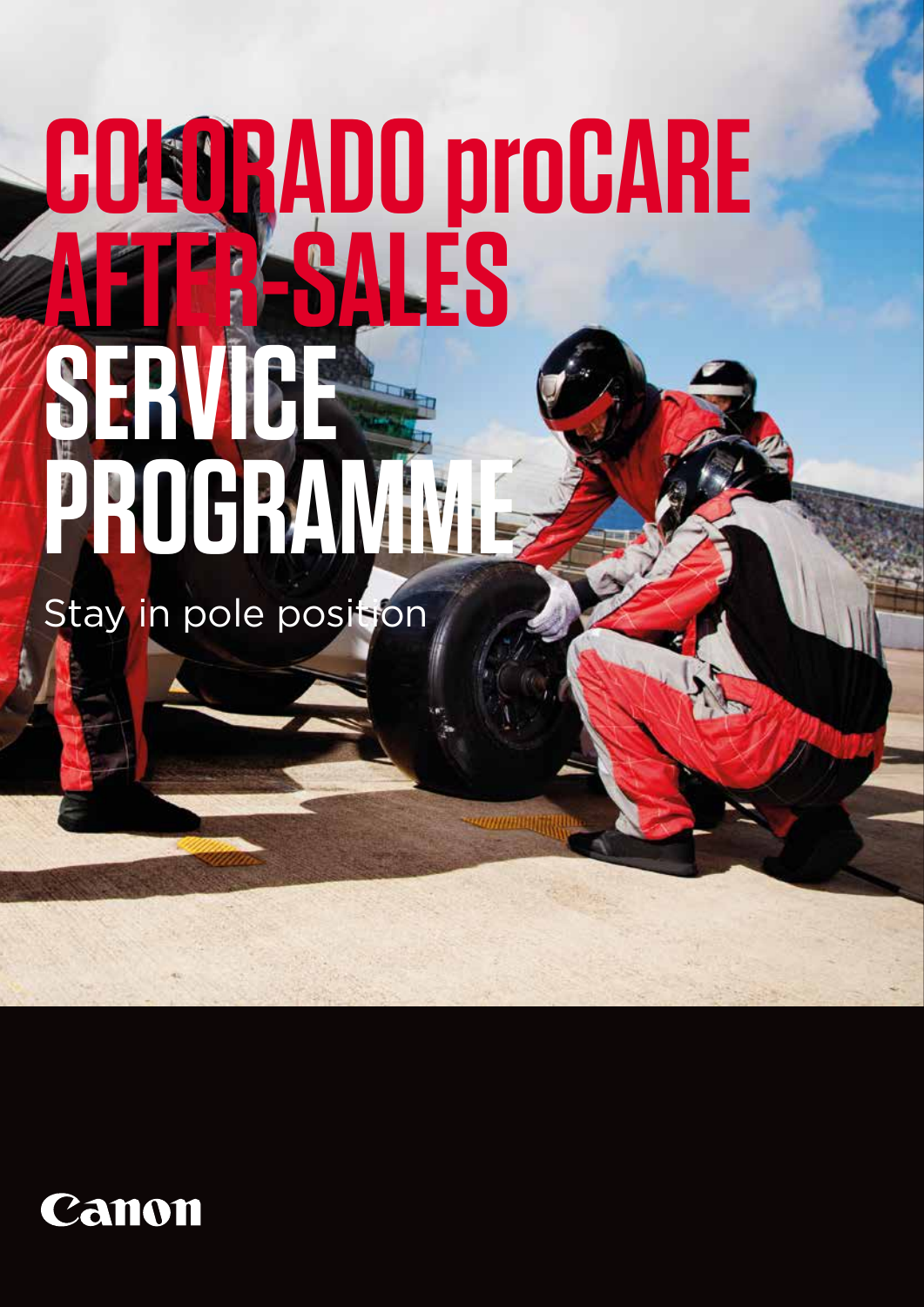# **COLORADO proCARE**

Your Colorado is not only the best and most innovative, industrial roll-to-roll production printer there is, it's your partner for bringing new artwork to life, for meeting the tightest deadlines and fulfilling even your most critical customers' needs. You rely on it on a daily basis and its performance is vital for your business. That's why your Colorado must be delivering top performance. Always.

Whether you've got one Colorado printer, like Dutch customer De Resolutie, or several, like Michael Hiemann at Siepro KG, Germany, you know how important your printer is to your business. The unrivalled quality ensures your customers come to you with their projects time after time. Often with challenging media and demanding deadlines. That's why you chose your Colorado in the first place.

## After-sales service programme

"Canon support engineers are smart people who understand what service means."

You've chosen the best there is in Large Format Graphics printing. Colorado proCARE will ensure you stay in pole position.



## Top performance. Always. With Colorado proCARE

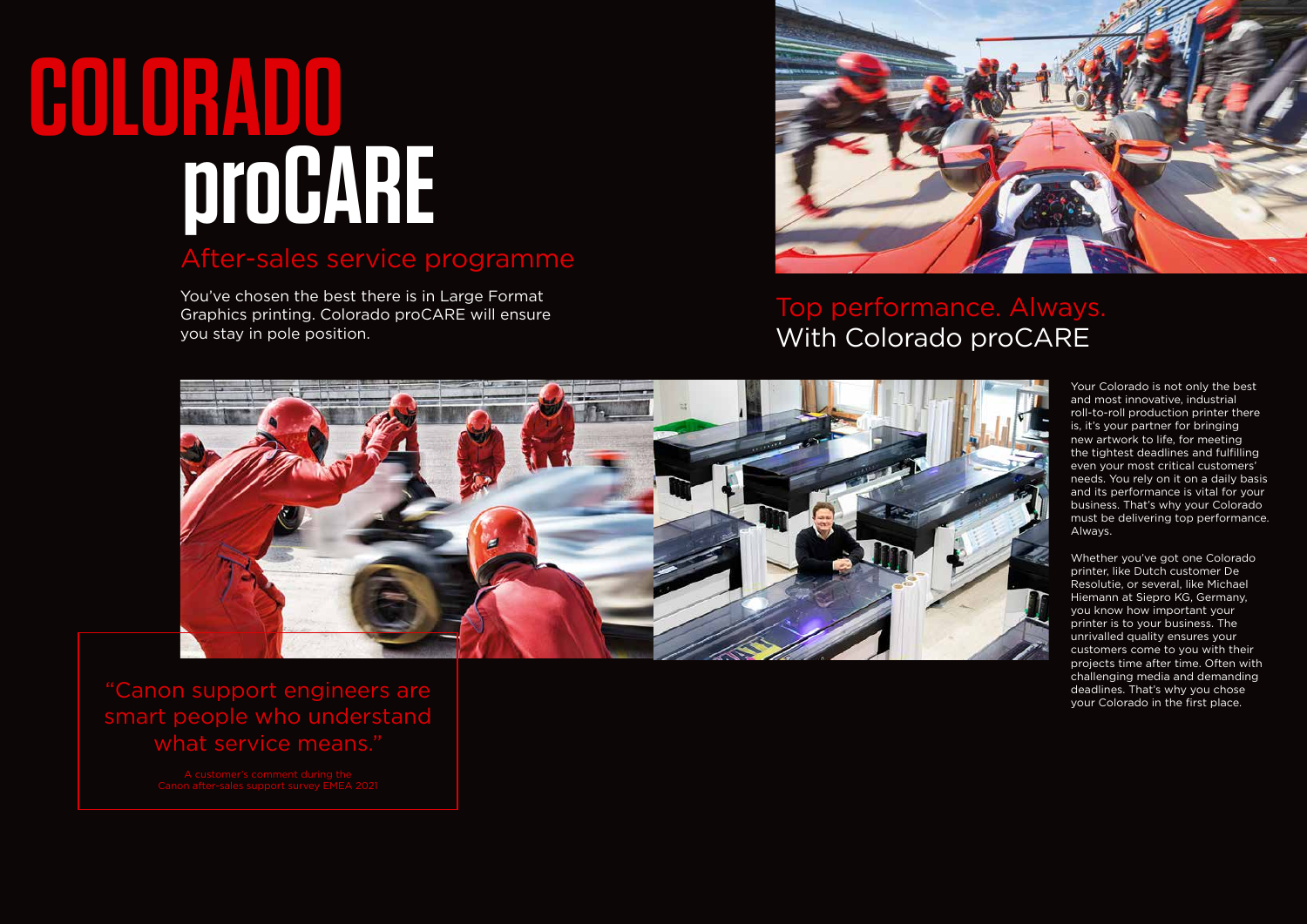With Colorado proCARE this is exactly what we promise you. Colorado proCARE is a best-inclass after-sales service programme to keep your Colorado printer performing at its very best. Today, tomorrow and in years to come. With Colorado proCARE you are ensured of being able to print tens of thousands of square meters, and more, well into the future.

Protect your investment and utilise your Colorado printer to the full, with maximised uptime. You benefit from the fastest on-site response times and preventive maintenance support. No worries about spare parts, labour or travel costs. With Colorado proCARE, you are fully covered. Do the math and be amazed how cost effectively you can run your Colorado printer during its complete lifetime with Colorado proCARE!

With the Colorado proCARE programme, we make sure your Colorado printer keeps on printing, so you can focus on what really matters: growing your business, increasing your profit and keeping your customers delighted.

Canon after-sales service received an average satisfaction rating of 95% for live phone and onsite support from our customer.

## **GET THE BEST OUT OF YOUR GOLOR**

## The best uptime The best cost effectiver The best quality

You made a cost-efficient investment and want to stay on top of all your productionrelated expenses. You want full cost transparency and predictability.

## Colorado proCARE: predictable, maximised uptime and great cost performance





#### **Maximise your output**

The Colorado's unrivalled productivity can be fully harvested thanks to optimally managing the uptime of your printer with Colorado proCARE. Minimise downtime and safeguard steady, continuous production at the highest and consistent quality levels from your Colorado!

### **No unpleasant surprises** Transparent Service Level

Agreements with all related costs ensure that there are no unpleasant surprises: Know what to expect thanks to clear. competitive costs.





#### Highest return on investment

**PERTHERNALLY** 

#### **Realise the lowest TCO**

Do the maths and realise the lowest total cost of ownership over the lifetime of your Colorado. Enabled by the winning combination of an industrial printer with the highest productivity standards and a world-class after-sales service programme that ensures maximum uptime for the lowest costs.



Live phone or on-site support customer satisfaction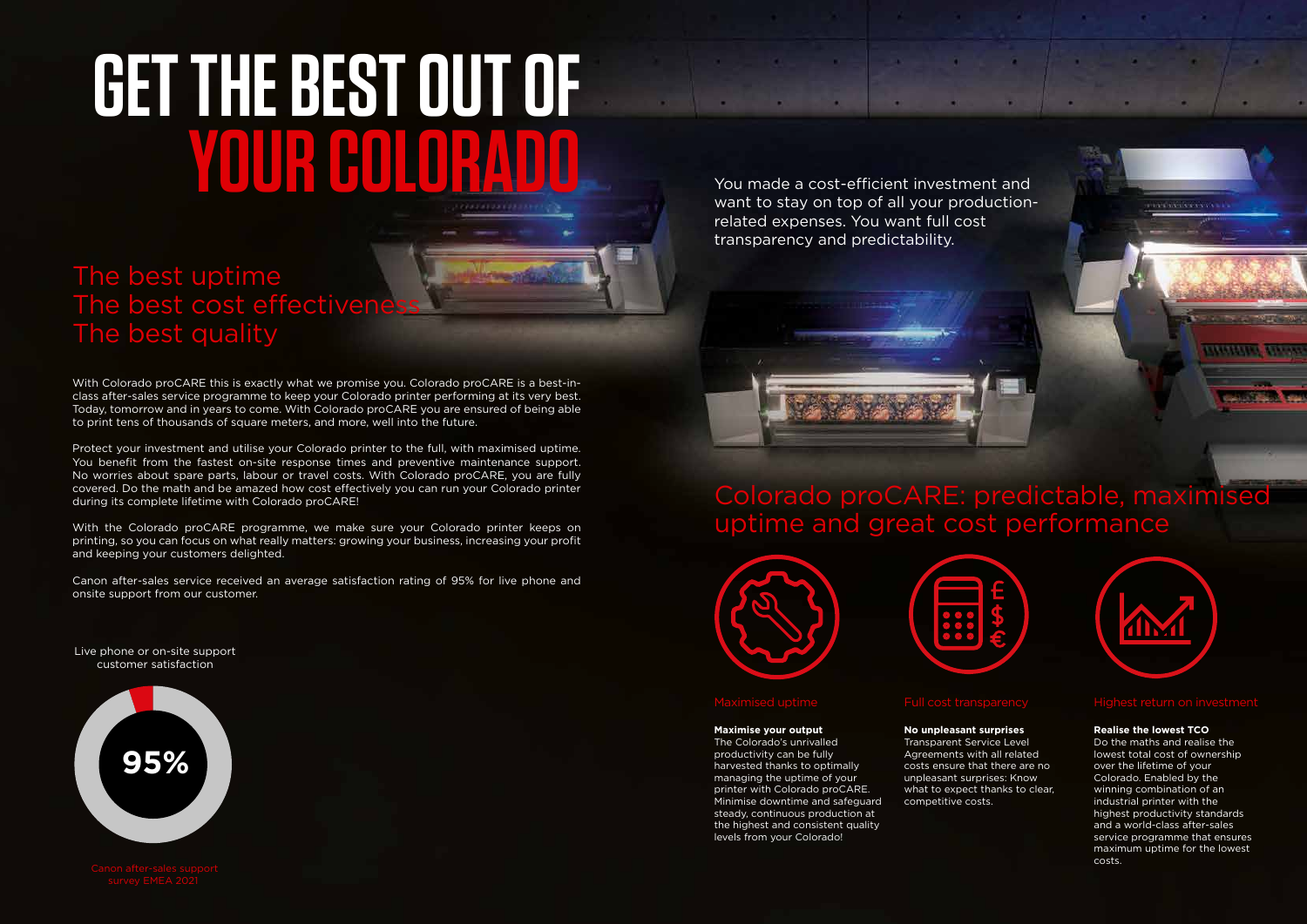Colorado proCARE is your premium aftersales service programme. Benefit from free maintenance and spare parts, preventive maintenance, remote support and the fastest on-site response times.

Colorado proCARE is your choice for hasslefree operation with 100% cost predictability. Clear terms and conditions! No hidden costs! You know exactly what you get. With Colorado proCARE, you maximise uptime, secure your investment and can focus on boosting your business with your Colorado!



30+ years' experience in developing and manufacturing high-quality industrial inkjet printers

Canon Services are first class: Our service organisations are repeatedly honoured with awards for the best service quality

The spare parts you need are nearby thanks to our global logistics network



Our trained support staff have access to state-of-the-art tools to help you quickly and effectively

#### Colorado proCARE Option for 36, 48 or 60-month contract Travel and labour cost Spare parts Preventive maintenance Same business day remote support Second-next business day onsite support Next business day onsite support

Printheads included<sup>4</sup>

- included
- o optional

## Why Colorado proCARE?

Approximately 500 certified Canon service technicians, plus hundreds of Canon certified partner service technicians Remote support available during business hours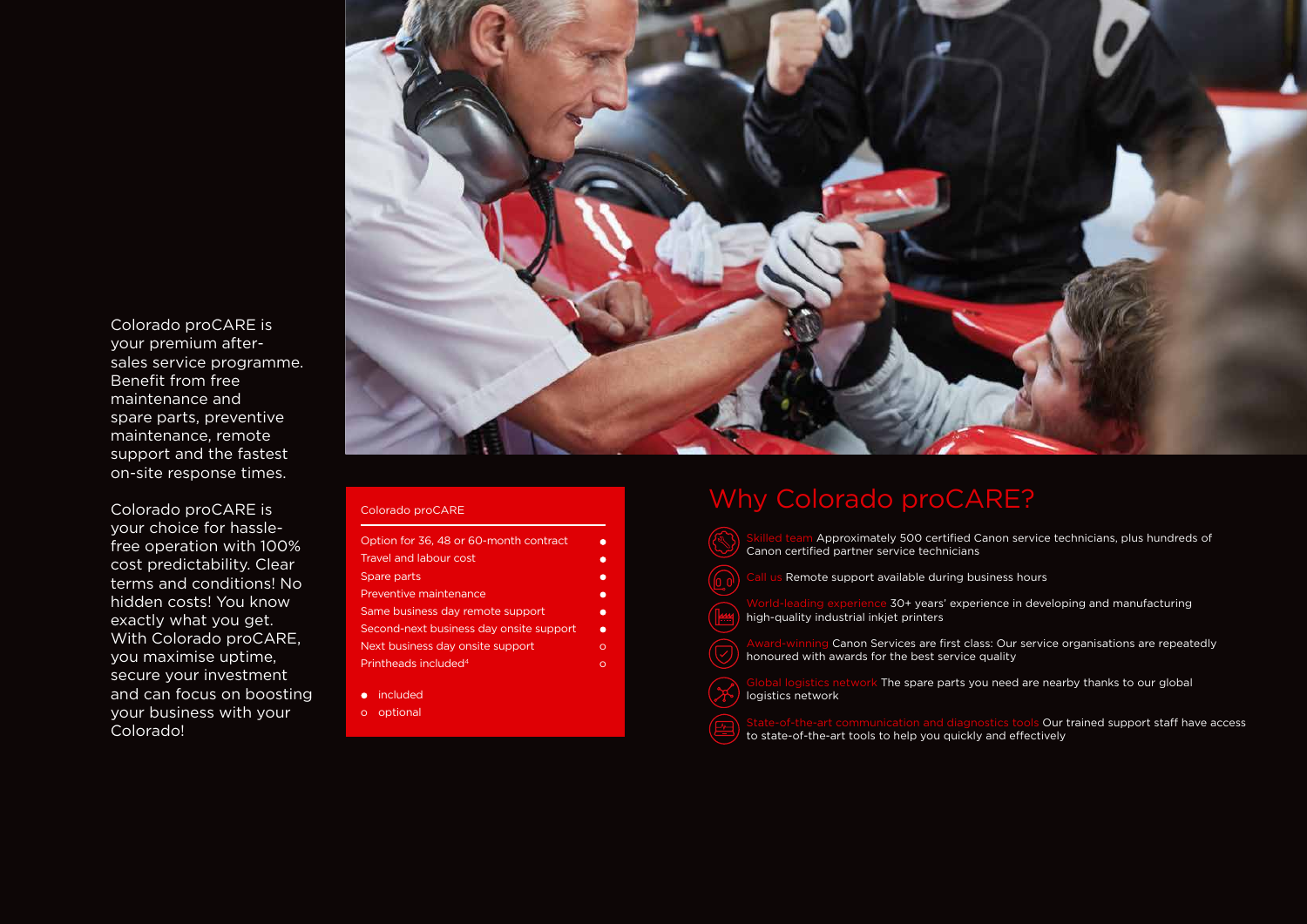## **BECAUSE DOWNTIME IS NOT AN OPTION**

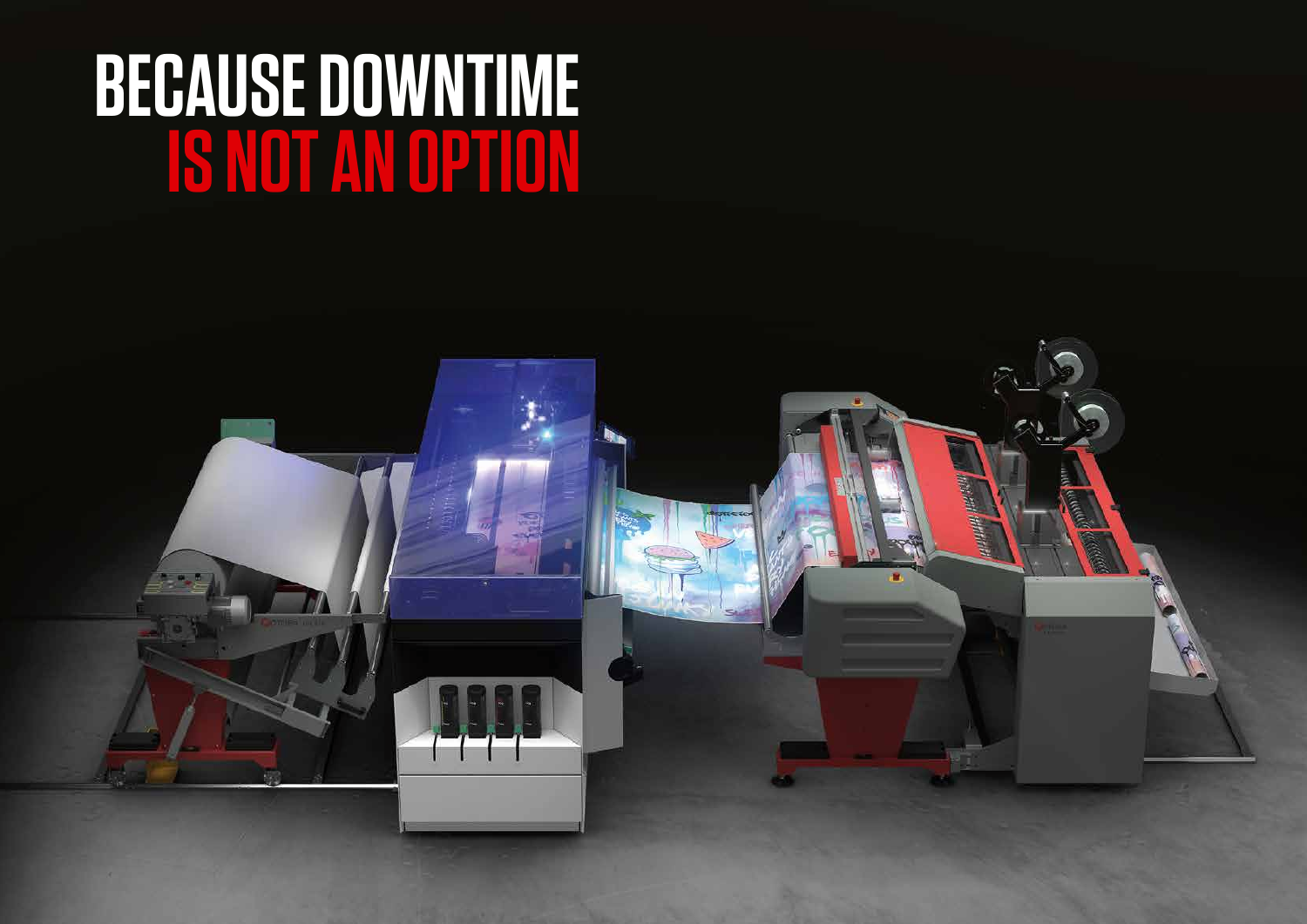Thanks to our many years' experience in planning installations and integrating our systems in different printing environments, we keep production interruption to a minimum. We train your staff in how to operate the system and how to carry out small maintenance tasks. We stay around during the initial stages of operation, finetuning the system as necessary. If required, we stay longer to give additional support.

"Everything went perfectly: from commissioning the system, to solving any problems we had" Canon after-sales support survey EMEA 2021



#### Implement Integrate your Canon solution seemlessly into your operations

When you're looking for new ways to further boost your Large Format Graphics business, we assess which Canon Large Format Graphics technology and solutions can best meet your needs. We look carefully at your production environment, customers and any

plans you may have to explore new markets. We then propose the most suitable solution, set up the necessary work processes and test your media.

# **A LIFELONG PARTNERSHIP**

#### **Canon Large Format Gra**

Canon values our partnership and wants to maximise your return on our Large Format Graphics products and solutions. proCARE is part of Canon's Large Format Graphics Services portfolio, specifically designed to support you during every stage of your business growth.

### **Discover**

### "We got expert help and quickly reached the desired end result"

Canon after-sales support survey EMEA 2021



The Canon Large Format Graphics technology and workflow solutions that fit your business

### Installation, delivery and operator training

#### Workflow integration

#### Media and colour management

Application benchmarking

Media testing

Workflow assessment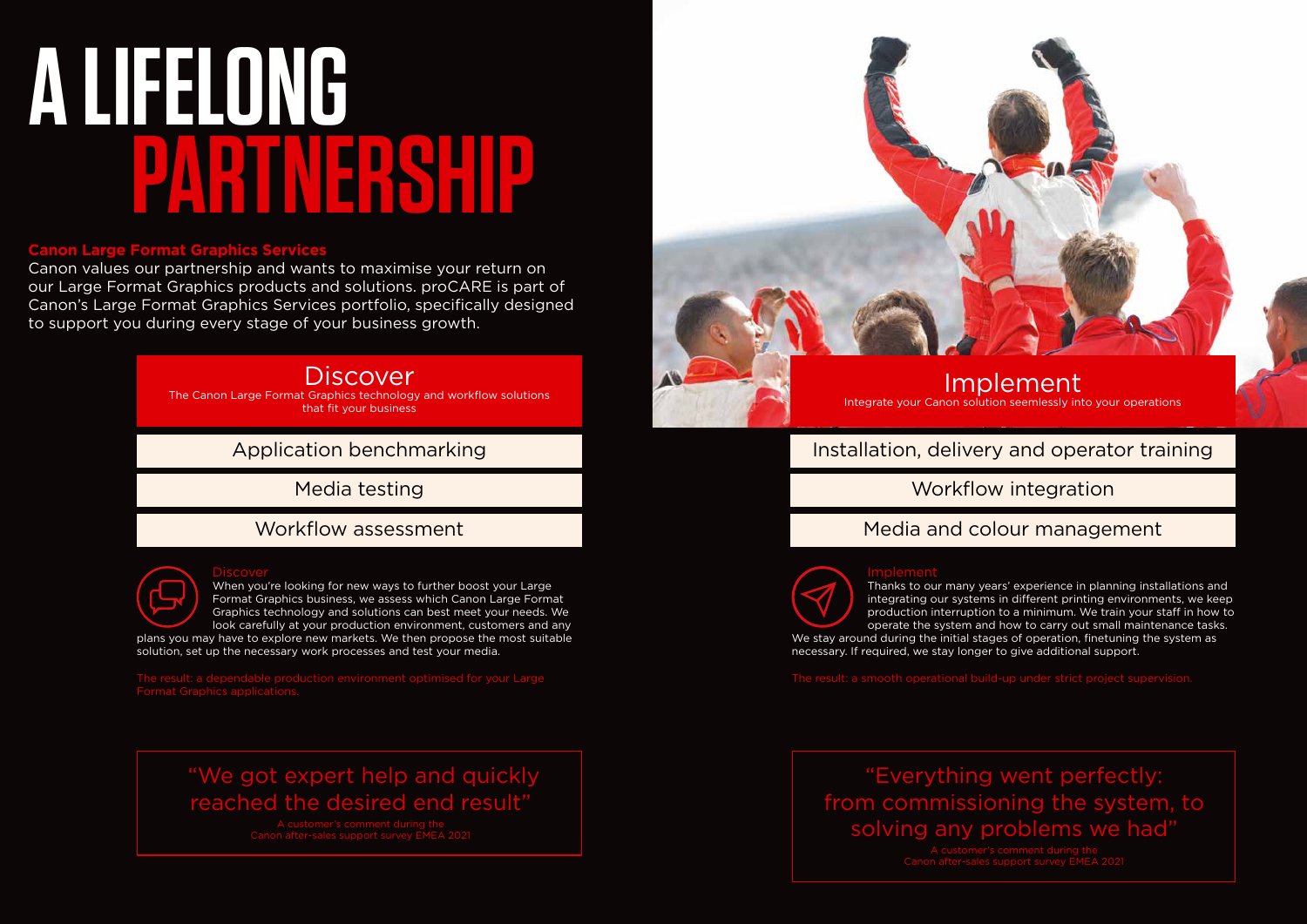Canon Large Format Graphics experts will help you grow your business by sharing their extensive knowledge of applications and market opportunities. In addition to dedicated training programmes, we also offer you unique access to our worldwide Canon Large Format Graphics expert community. Learn how to stand out from the competition and unlock the full potential of digital technology for your business.

## "Experienced, knowledgeable and friendly engineer. Excellent level of customer care."



Canon after-sales support survey EMEA 2021

Develop Further develop your offering with application support, advanced training and knowledge exchange



#### Manage

Canon award-winning service engineers use preventive maintenance and remote support to minimise downtime. Our remote support teams speak your language and are available across the globe. Aided by the latest communications and

diagnosis technologies, they advise you and make sure you get the spare parts you need in the shortest time possible from our extensive global service logistics network.

## "Canon complies with all the agreements we made."

Canon after-sales support survey EMEA 2021

#### Manage Keep your Canon equipment in optimal shape and maximise uptime with proCARE

#### Application support

#### Advanced operator training

#### Membership Canon community

#### proCARE after-sales service programme

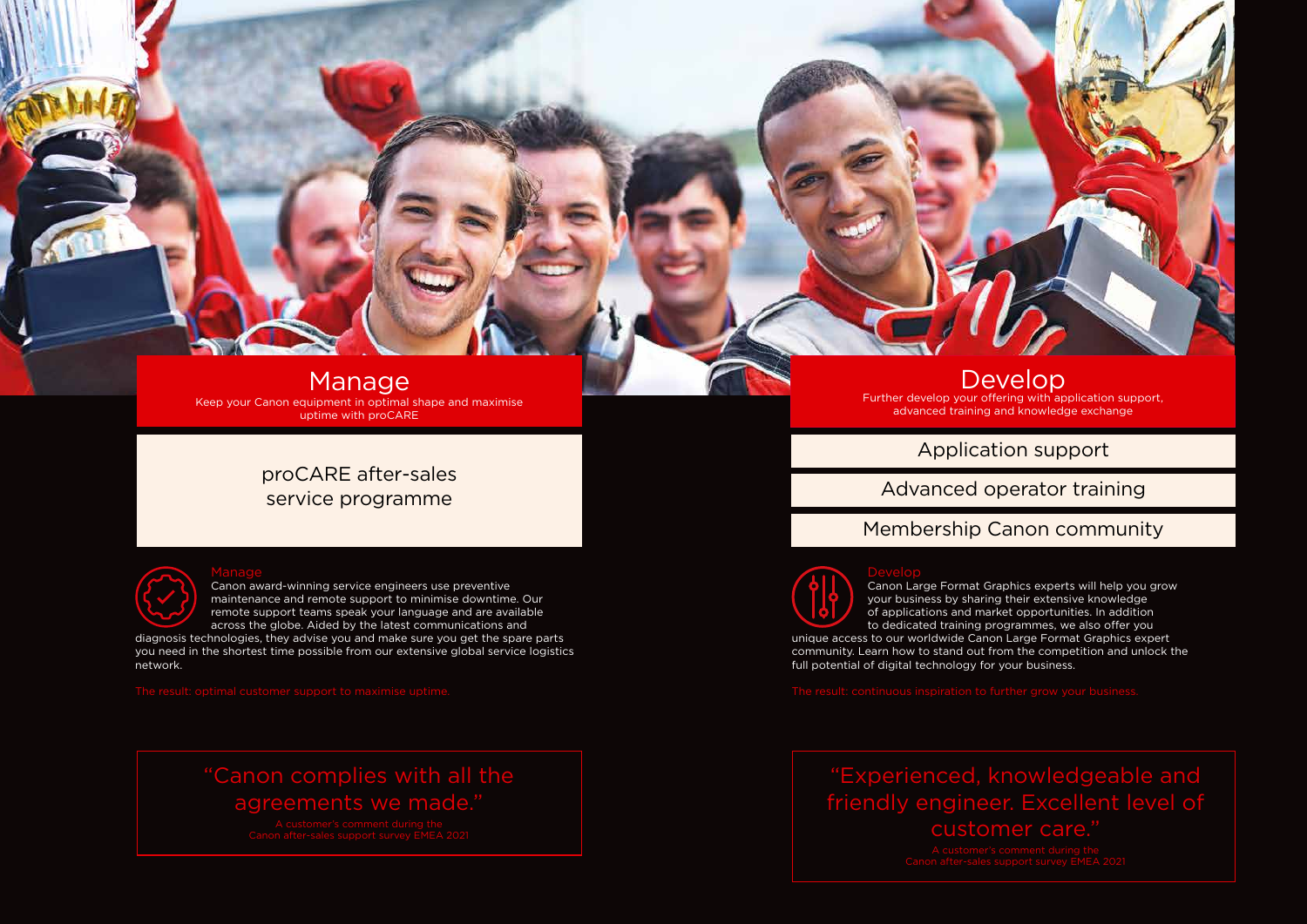| <b>Service concept</b>                            | <b>Time &amp; Material</b> | <b>proCARE</b>      | proCARE <sup>+</sup>   | <b>ProCAREELITE</b>           | <b>ProCAREELITE PLATINUM</b>  |
|---------------------------------------------------|----------------------------|---------------------|------------------------|-------------------------------|-------------------------------|
| Supported printers <sup>1</sup>                   |                            |                     |                        |                               |                               |
| Colorado 1630                                     | $\circ$                    | $\circ$             | $\circ$                | $\sim$                        | a.                            |
| Colorado 1650                                     | $\circ$                    | $\circ$             | $\circ$                | $\circ$                       | $\circ$                       |
| <b>UVgel Wallpaper Factory</b>                    | $\circ$                    | $\circ$             | $\circ$                | $\circ$                       | $\circ$                       |
| <b>UVgel Print Factory</b>                        | $\circ$                    | $\circ$             | $\circ$                | $\circ$                       | $\circ$                       |
| <b>Contract duration<sup>2</sup></b>              |                            |                     |                        |                               |                               |
| 36 months                                         | $\sim$                     | $\bigcirc$          | $\bigcirc$             | $\circ$                       | $\bigcirc$                    |
| 48 months                                         | н                          | $\circ$             | $\circ$                | $\circ$                       | $\circ$                       |
| 60 months                                         | $\mathbf{r}$               | $\circ$             | $\circ$                | $\circ$                       | $\bigcirc$                    |
| 12-month contract extension                       | a.                         | $\circ$             | $\circ$                | $\circ$                       | $\bigcirc$                    |
| 24-month contract extension                       | a.                         | $\circ$             | $\circ$                | $\circ$                       | $\circ$                       |
| Specifications <sup>3</sup>                       |                            |                     |                        |                               |                               |
| Remote support                                    | $\circ$                    | Same day            | Same day               | Same day                      | Same day                      |
| Onsite support                                    | $\circ$                    | Second business day | Next Business day      | Next business day             | Next business day             |
| Preventive maintenance                            | $\circ$                    | $\bullet$           | $\bullet$              | $\bullet$                     | $\bullet$                     |
| Safety- & mandatory modifications                 | $\bullet$                  | $\bullet$           | $\bullet$              | $\bullet$                     | $\bullet$                     |
| Spare parts                                       | $\circ$                    | $\bullet$           | $\bullet$              | $\bullet$                     | $\bullet$                     |
| Labour                                            | $\circ$                    | $\bullet$           | $\bullet$              | $\bullet$                     | $\bullet$                     |
| Travel time                                       | $\circ$                    | $\bullet$           | $\bullet$              | $\bullet$                     | $\bullet$                     |
| Printheads included <sup>4</sup>                  | $\sim$                     | $\sim$              | $\bullet$ <sup>1</sup> | $\bullet$                     | $\bullet$                     |
| Ink included <sup>5</sup>                         | $\sim$                     | ÷                   | $\sim$                 | $\bullet$                     | $\bullet$                     |
| Consumables included <sup>6</sup>                 | $\sim$                     | $\sim$              | $\sim$                 | $\bullet$                     | $\bullet$                     |
| 1st line support by customer, accredited by Canon | $\sim$                     | <b>CO</b>           | $\sim$                 | н                             | $\bullet$                     |
| Minimum number of printers                        | ъ.                         | $\sim$              | ъ.                     | $\overline{3}$                | 5                             |
| Minimum print volume per printer                  | a.                         | ÷                   | $\sim$                 | 30.000 m <sup>2</sup> /year   | $50.000$ m <sup>2</sup> /year |
|                                                   |                            |                     |                        | 325.000 ft <sup>2</sup> /year | 540.000 ft <sup>2</sup> /year |

- <sup>1</sup> proCARE after-sales services are available for selected Colorado printers Check with your account manager the latest product list
- <sup>2</sup> Contracts terms start from installation date of the printer
- <sup>2</sup> proCARE can only be offered for Colorado printers, using genuine inks, parts and consumables
- <sup>2</sup> Customer must keep active the connection to On Remote Service (ORS) as from the installation of the printer
- <sup>3</sup> Services offering and pricing might vary according to the territory. Contact your service organization for further details
- <sup>4</sup> Includes accidental damage coverage, allowed carry over up to two replacements in the next year, depending on printer- and model series
- <sup>5</sup> Unit of measure for invoicing is the number of of square meters or square fee of media printed (Counter 218508, corresponding to counter (A) in meter reads)
- <sup>6</sup> Filters, matrix plate cleaning foam, swabs, maintenance trays, cleaner, knives, lubrication sets, gloves, etc.

# **SERVICE CONCEPT**